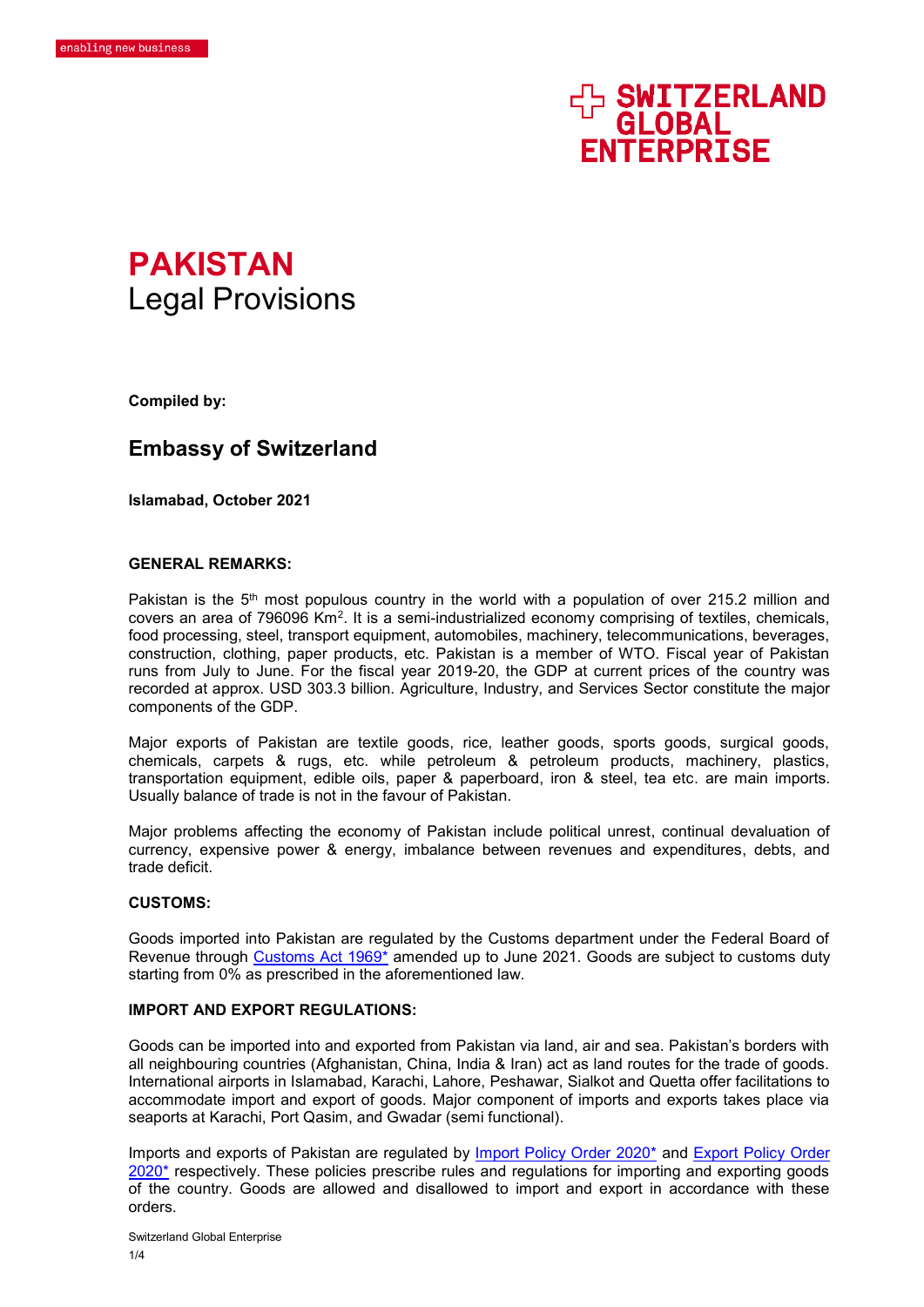# **CURRENCY REGULATIONS:**

State Bank of Pakistan is the federal/central bank in the country which regulates the issuance and circulation of currency. Currency notes of denomination Rs. 10, 20, 50, 100, 500, 1000, and 5000 while coins in denomination 1, 2, 5 and 10 are issued by the bank. State bank regulates the currency in the country through Foreign Exchange Manual, which stipulates that PKR currency notes amounting up to Rs. 3000 are allowed to export and import while travelling. However, there is no restriction of bringing foreign currency into Pakistan during travel. Foreign exchange amounting up to USD 10,000 or equivalent in other foreign currencies per person/family is allowed to export while travelling.

# **REGISTRATION PROCEDURE FOR PRODUCTS:**

Copyrights, designs, patents, and trademarks of products are registered by the Intellectual Property Organization (IPO) of Pakistan––an autonomous organization of the Federal Government. Relevant forms, fee structure and procedure of registration are available on the website [\(www.ipo.gov.pk\)](http://www.ipo.gov.pk/) of IPO.

# **STANDARDS, TECHNICAL RULES, LABELLING REGULATIONS:**

Pakistan Standards and Quality Control Authority in Pakistan, a member of ISO, deals with the standards of products in Pakistan. This authority has the mandate to establish national standards of quality of products in compliance with the international standards. Testing and assessment of the quality of products is conducted by this authority to help local industries in getting certifications by ISO. The labelling regulations are evolving in the country. For the tobacco products like cigarettes, these regulations include showing compulsory warning signs and pictographic illustration of diseases caused by smoking tobacco. For the sectors regulated by the provincial governments such as food sector, the regulations vary in each province and are set by the respective provincial authorities.

# **TAXES:**

Taxation system in Pakistan provides for direct and indirect taxes. Direct taxes are Income Tax while indirect taxes are Sales Tax, and Federal Excise Duty. [Income Tax Ordinance, 2001\\*](https://download1.fbr.gov.pk/Docs/20217141672549772IncomeTaxOrdinanceAmendedupto30.06.2021.pdf) is the tax code of Pakistan governing the direct taxation. Income from salary, business, property, capital gains, and other sources is taxed in Pakistan at the following rates:

- Income from Salary starting from PKR 400,000 per annum is progressively taxed starting from 0.25%.
- $\bullet$  Income of a company other than a banking company is taxed at the rate of 29%.
- A Super Tax is levied on the income of banking companies at the rate of 4%.
- Dividend of a company is taxed at the rate from 7.5% to 15%.
- $\bullet$  Income of a company from property is progressively taxed starting from 5%.
- There is a provision of deduction of tax at source of income starting from 1%.

Sales tax is charged at 17% of the value of taxable supplies or services. Federal excise duty is also charged on goods and services produced or manufactured in Pakistan starting from 5%.

#### **COMMERCIAL LAW:**

Business activities in Pakistan can be carried out through a company, modarba branch, partnership or sole proprietorship. Companies incorporated in Pakistan and branches/liaison/representative offices of foreign companies are regulated by the Companies Ordinance, 1984, and rules framed there under, administered by Securities & Exchange Commission of Pakistan. Company limited by shares, limited by guarantee, and unlimited company can be established in Pakistan. A company may either be a Public company or a Private Company.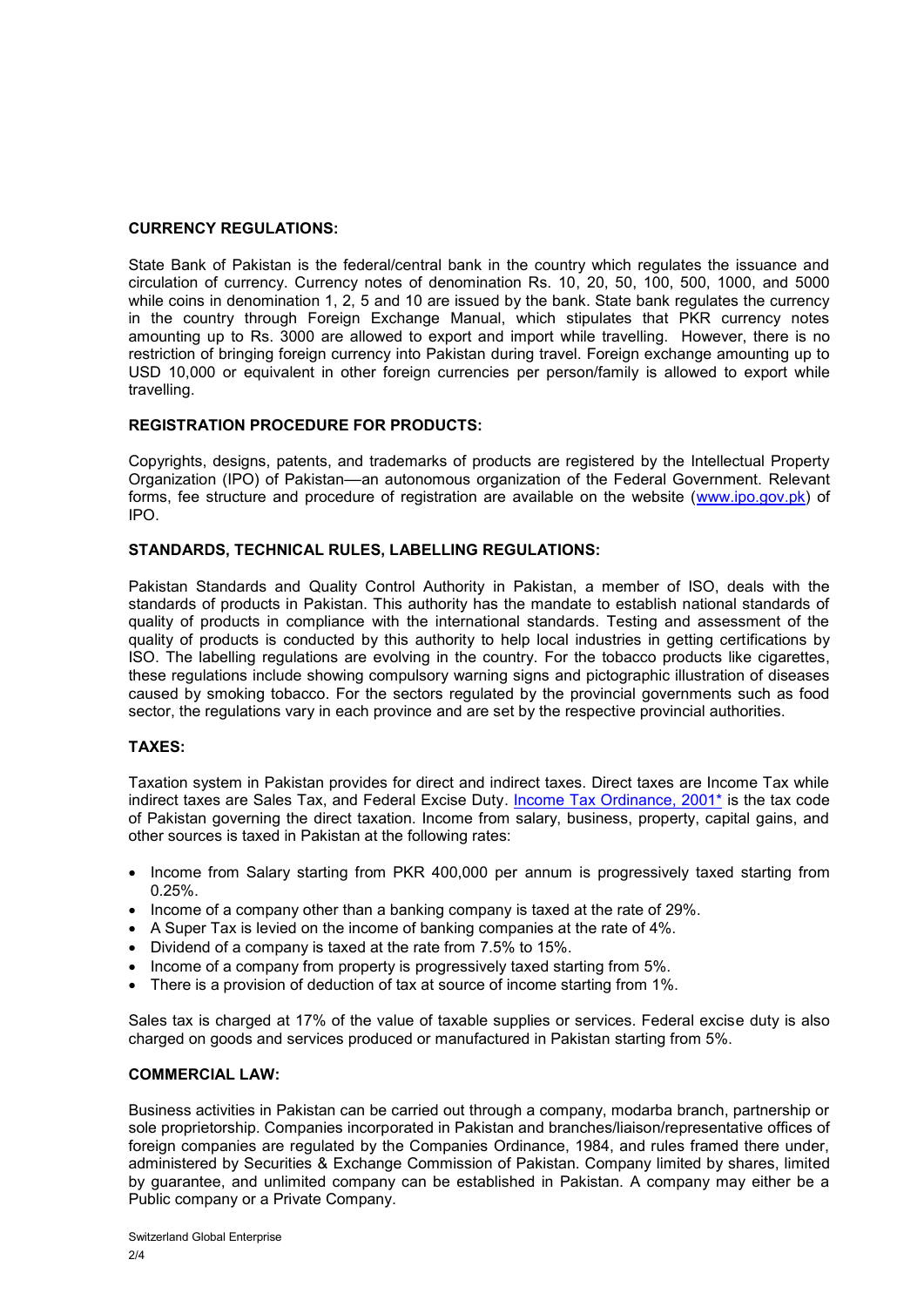#### **SETTING UP COMPANIES:**

Foreign companies can choose between setting up a liaison office, branch office or incorporate a Pakistani company as either its wholly owned subsidiary or joint venture with a Pakistani/Overseas partner. Liaison Office is restricted to undertaking promotional activities, provision of technical assistance, exploring the possibility of joint collaboration and export promotion on behalf of its parent company in Pakistan. Liaison office is strictly restricted from entering into revenue generation activities. It should meet operational expenses through remittances from its parent company. The remittances should be sent through normal banking channel. The permission for opening of liaison office is granted by the Board of Investment (BOI) for an initial period of 1-5 years.

A Branch Office cannot indulge in commercial/trading activities. It can be opened after permission from BOI. A foreign company is required to file prescribed returns/documents with the Registrar of companies in the city where principal office of business is situated within 30 days after obtaining permission from BOI, as per the provisions of Companies Ordinance, 1984.

# **JOINT VENTURE OPPORTUNITIES:**

Joint Venture can be either through an agreement between a foreign and a local company or firm. In case of an agreement, it needs not to be registered under Pakistani law. But if an agreement results into the formation of a firm or a company then it is to be registered under Partnership Act, 1932 and Companies Ordinance, 1984 respectively. There are no special requirements for a foreign firm to enter into joint ventures. Institutions like Board of Investment working for attracting foreign investment in Pakistan offer the sectors of agribusiness, handicrafts, energy, mining & minerals, textiles, publishing & media, fuels, machinery, telecommunications, ceramics, automotive, tourism, chemicals, electronics, forestry products, software, furniture, construction, etc. for joint ventures.

# **PROMOTION OF INVESTMENT:**

Foreign Investment in Pakistan is protected by Foreign Private Investment (Promotion & Protection) Act, 1976 and Protection of Economic Reforms Act, 1992. The government of Pakistan has also established the Board of Investment [\(www.invest.gov.pk\)](http://www.invest.gov.pk/), which acts as a focal point of contact for prospective investors, both domestic and foreign to provide them with all necessary information and assistance in coordinating with other Government Departments/Agencies.

# **ENTRY CONDITIONS, WORK PERMITS, RESIDENCE PERMITS, LABOUR LAW:**

One has to obtain Pakistani visa online through the web link: [https://visa.nadra.gov.pk/.](https://visa.nadra.gov.pk/) Every expatriate engaged as an employee by the foreign company operating in Pakistan is required to obtain work visa prior to commencement of employment in Pakistan. There are a number of laws in Pakistan which stipulate the welfare of labour and workers. These laws include Industrial Relations Ordinance, 2008 (deals with formation of workers' union), Employee's Old Age Benefit Act, 1976, Employee's Cost of Living Act, 1973, Workers' Welfare Fund Ordinance, 1971, The Minimum Wages for Unskilled Workers Ordinance, 1969, West Pakistan Shops and Establishment Ordinance, 1969 (deals with worker's leaves, holidays, working hours), Companies Profit Act, 1968, Industrial & Commercial Employment Ordinance, 1968, Provincial Employees' Social Security Ordinance, 1965, Factories Act, 1934, and Workmen's Compensation Act, 1923.

# **PROCEDURES FOR COLLECTING PAYMENT:**

Money from abroad can be transferred into the account in the name of firm/project/individual in Pakistan. Initial investment including profits can be repatriated any time after paying all taxes. Portfolio investment can be repatriated after prior permission of State Bank of Pakistan.